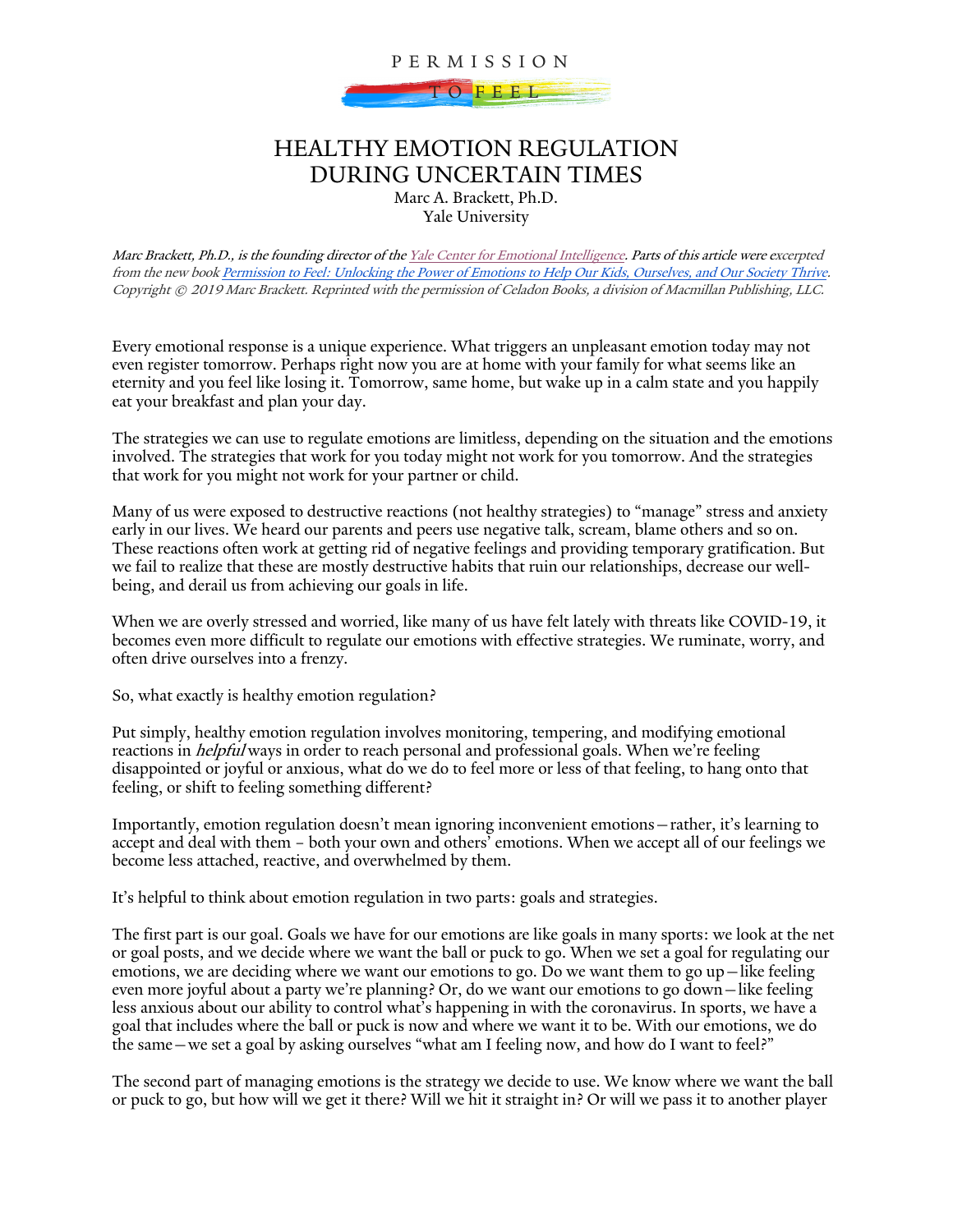first? That is our strategy. Strategies are how we will achieve our goals. If we're feeling anxious or worried about what's happening around us, and we really want to feel less nervous…or calmer, what would our strategy be? Maybe we could take some deep breaths?

Mindful breathing is perhaps the ultimate prevention strategy. Daily practice enhances our ability to be present, accept feelings as they come and go, and not be overly reactive or overwhelmed by them.

## Mindful Breathing

Let's try it. You don't need to sit in a fancy pose. Just get comfortable in your seat and take two minutes to pause and breathe naturally. If it will help, you can time yourself. Begin now.

How'd it go? Did you even do it? Or did you just keep reading? If you did try it, how did it feel? Did you get impatient, anxious, bored? Did your mind wander? Maybe it was the first time you've taken a minute for yourself all day, and you feel calm or centered.

Allowing our minds to be idle is a major challenge for many of us given our busy lives and lack of control over the future right now. And it's especially hard when we're faced with strong emotions such as anxiety and fear.

Our brain responds to intense emotions by activating the sympathetic nervous system: our heart rate goes up, stress hormones and/or endorphins are released depending on the emotion, and (when pressured) we prepare to flee or freeze. Mindful breathing helps us to hit the brake on the activation of our stress response system by decreasing our heart rate. Breathing through the nose is helpful because mouth breathing tends to be faster and shallower (think of a panting dog), which can reactivate the stress response system. And when we count our breaths or repeat a calming phrase while breathing, we regain balance and control because the area of the brain in charge shifts from the brain stem to the motor cortex.

Breathing also helps us to reset the autonomic nervous system by activating the parasympathetic nervous system and inhibiting the sympathetic (excitatory) one.

Mindful breathing can be practiced anywhere: at home, school, work, or even while trying to fall asleep. It's best to build a practice of mindful breathing in small steps over time. Start by taking a few minutes a couple of times a week to sit and breathe mindfully. Over time you can build up to a five-, ten- fifteen- or even thirty-minute practice each day. That way, when you are in the situation where you'll need to deactivate, you'll be prepared.

Do your best to:

- Remove distractions such as your cell phone.
- Get comfortable.
- Close your eyes or lower your eyelids.
- Be aware of your posture and body. You can place your hand on a spot where you feel the breath, but it's not necessary.
- Breathe naturally.
	- o You can count to 10: inhale 1/exhale 1, inhale 2/exhale 2, and so on until you get to 10. Then repeat.
	- $\circ$  Or you can breathe while repeating a phrase. I learned my favorite more than twenty years ago from Thich Nhat Hanh, a leader in the mindfulness community. It's simple: On the inhale you say "in" and on the exhale you say "out." Then "deep/slow," "calm/ease," "smile/release." Repeat. This particular one helps me at night when my mind is racing, and I have a hard time falling asleep.
	- o Bring your attention back to your breath if you notice your mind wandering.

If you are like me and get easily distracted during the practice, you might start thinking: I can't do this. It's hopeless. Try to be an emotion scientist, not a judge about it. Even have a little selfcompassion and try it again. You're exercising a new muscle. Once you're comfortable with these two basic exercises, you can try others, but it's not necessary. I've stuck with the basic ones for years.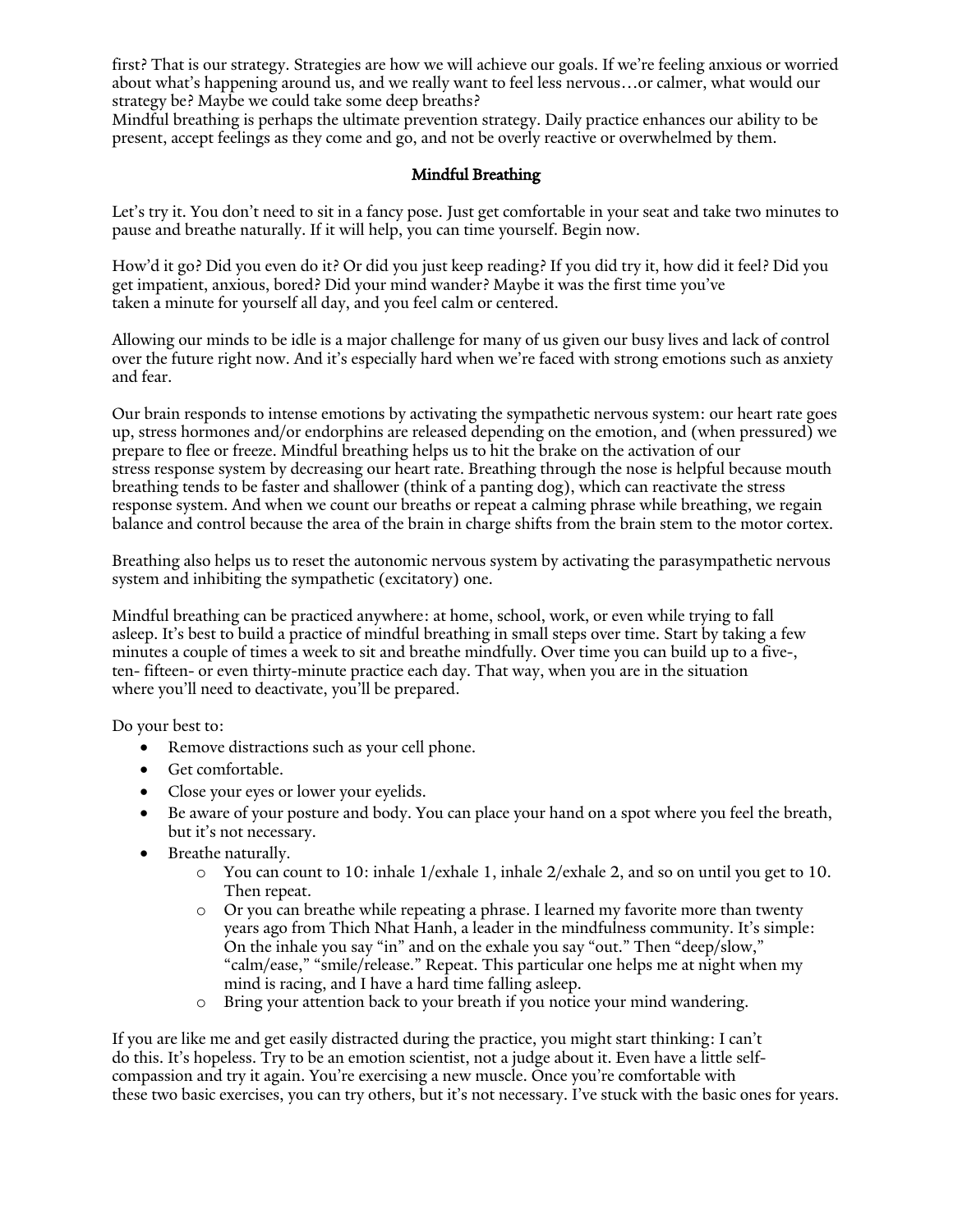### Shifting our Thoughts

An additional and very effective strategy is to simply adjust our thinking. It's convenient because our thoughts happen in our head, so we can change them pretty much anytime and anyplace. When we want to feel less anxious, we can ask ourselves, "Is there another way to think about this situation? Or we can say something supportive to ourselves in our heads. One way to help you get better at this is to consider what you might tell a close friend or loved one who is feeling anxious.

Recently, a mom shared with me that her son was feeling anxious about being home, missing his friends and not going to school. Instead of telling her son what to think or do, she asked him what he would say to his best friend who was feeling that way. Immediately, the boy came up with ideas like: You'll get to play more, we can facetime each other, this won't be forever. The mom was taken aback by how many ideas her son had. She then said, "honey, maybe you could say these things to yourself." After a minute, the boy said, "Mommy, you're a genius!" So, if a 7-year old boy can do it, we all can as long as we try!

Try it. List out 3-5 things you might tell a friend who is feeling worried or anxious about the coronavirus. Can you can apply those same strategies to yourself?

It's often helpful to refer to yourself in the third person when using self-talk strategies. Research shows that when we do this, it leads us to think about ourselves similarly to how we would think about others. Essentially, third-person self-talk is a way of being empathetic to ourselves.

I find myself making use of self-talk to regulate my own moods all the time. I have found it very useful to have go-to phrases for different purposes. When I start catastrophizing, I say, "Marc, you are making this up." When I'm overwhelmed before bed, I say, "Marc, you know this feeling is temporary, you've had this feeling a 1000 times before. You need rest. You'll be fine in the morning." And with that I'm more relaxed and ready to go to sleep.

So how do we get good at it?

Just like in sports, managing our emotions takes time and practice. The very first time Serena William stepped onto the court or Wayne Gretzky entered the rink, they probably weren't really sure what to do. They may have known that they wanted to aim for the net but little else. They probably messed up plenty and tried a lot of strategies before they became pros. In fact, Wayne Gretzky is known for his famous quote, "You miss 100 percent of the shots you don't take." That's his strategy--what he says to himself when he wants to feel less discouraged.

#### Self-Care

Because emotion regulation requires brainpower—it depends on seemingly unrelated factors such as diet, exercise, and sleep. When we eat poorly, our minds don't function properly. Too much sugar causes our blood glucose to spike and then plummet, which affects cognitive functioning and self-control, especially around healthy eating. So make sure you have some healthy snacks in your desk at work or set a reminder on your phone to ensure you nibble every three hours or so. Also, watch caffeine and alcohol intake.

Too little physical activity also has a negative effect on our mental capacity and moods. In one study, subjects were exposed to a stressor, and then half of the participants did aerobic exercise while the others did not. The exercisers reported feeling significantly less negative than the other group. Even anxiety and depression can be reduced by exercise. So make sure you are getting in some movement!

Poor quality or insufficient sleep has similar effects on our emotions—when we're tired, our defenses are down and our ability to function mentally is low. Sleep serves a restorative function. When we don't get enough, or we get too much, we show more symptoms of anxiety and depression, greater fatigue, and hostility. Inadequate sleep is associated with reduced connections between brain regions responsible for cognitive control and behavior and the use of effective emotion regulation strategies.